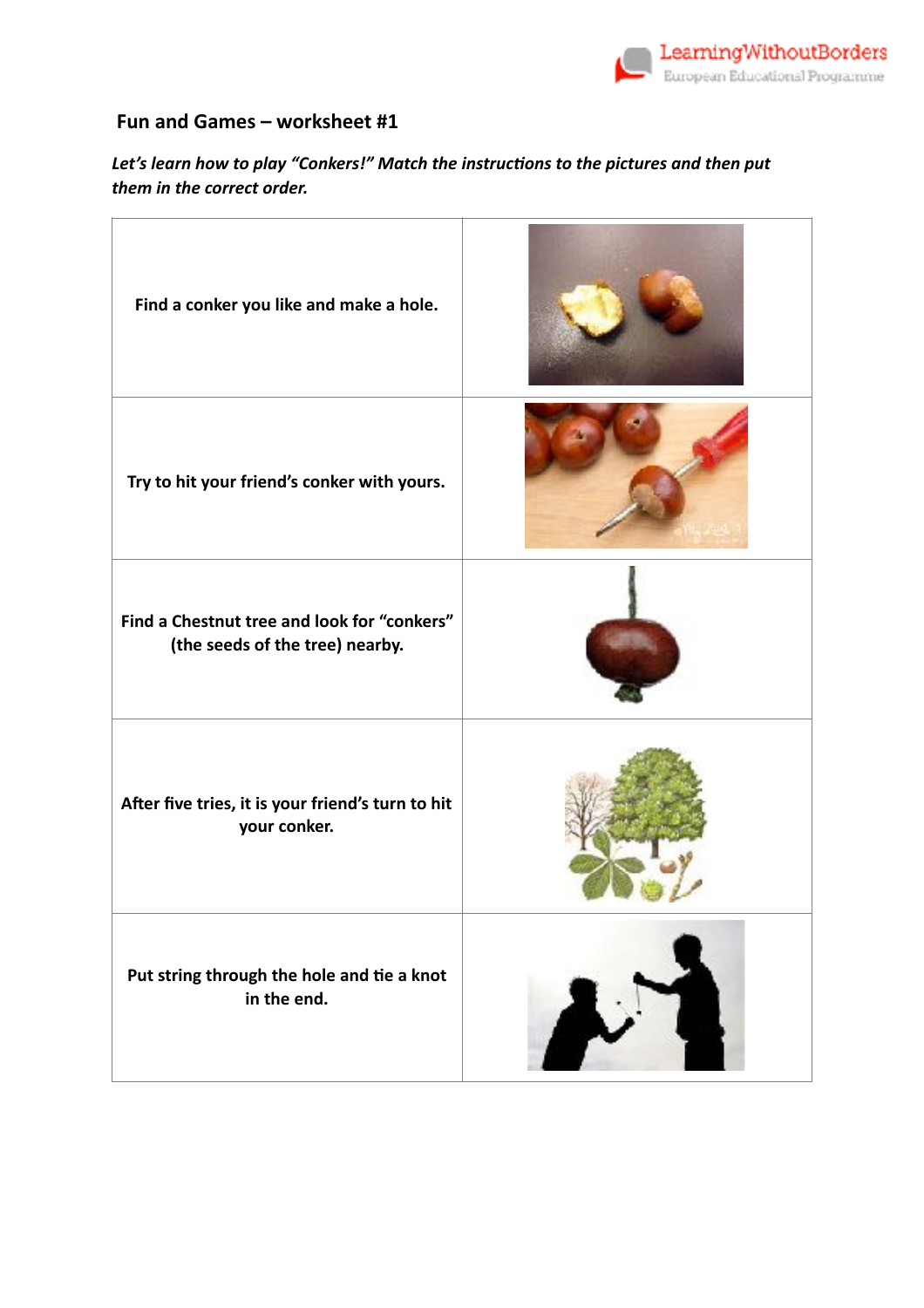**The first conker to break or fall off the string loses.**



## **Fun and Games – worksheet #2**

Let's learn how to play "Kerby!" Match the instructions to the pictures and then put them *in the correct order.* 

| First player to 1000 points wins!                                                                                                                                                           |  |
|---------------------------------------------------------------------------------------------------------------------------------------------------------------------------------------------|--|
| Find a large, bouncy ball. A football is good,<br>a basketball is better!                                                                                                                   |  |
| If the ball hits the kerb but you don't catch<br>it, you get 10 points. Then you go to the<br>middle of the road and try again for<br>another 10 points. If you miss, your turn is<br>over. |  |